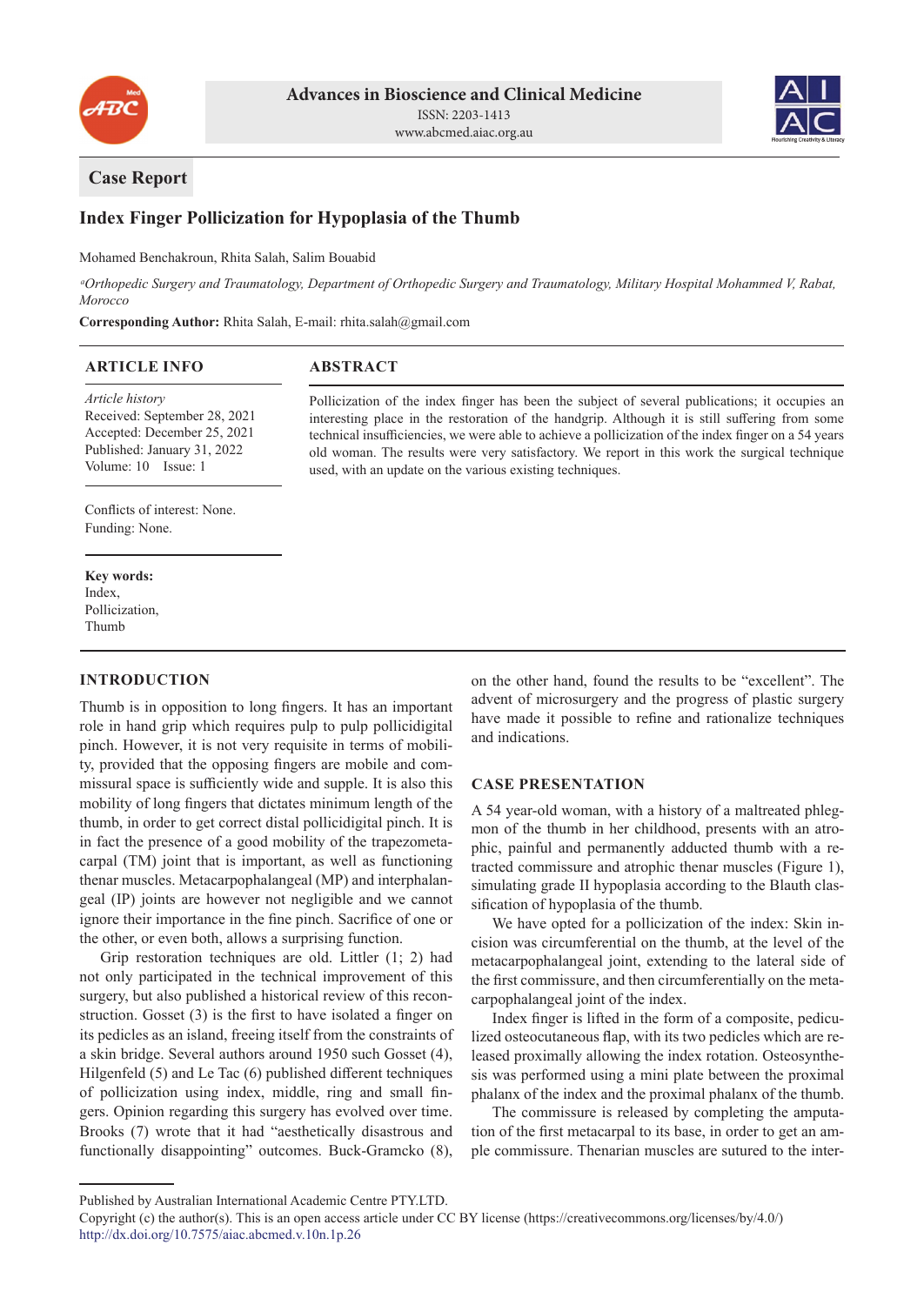ossei of the second space. We sutured the flexor of the index to the flexor pollicis longus. Extensor indicis proprius and extensor digitorum communis are transferred to the base of the proximal phalanx of the neo-thumb.

The index extensor apparatus is then split longitudinally at the proximal phalanx into two parts sutured to the extensor pollicis longus and brevis.

A moist bandage and an immobilization splint insure the opening of the first commissure.

Rehabilitation was started the third day and resumption of professional activities was quite possible after eight months, with a good integration of the index instead of the thumb.

Aesthetically, the appearance of the neo-thumb is close to normal with a good position at rest, its length is respected, scar is barely visible and the commissure is open and rounded (Figure 2).

We were disappointed with the strength which, compared to the contralateral side, was only half in fist tightening and pollicidigital pinch (Figure 3).

Adduction, abduction as well as opposition were rated as very satisfactory. Results for sensitivity were excellent, with an average two-point discrimination of 1cm. Mobility of metacarpophalangeal joint was good, interphalangeal mobility, on the contrary, was of medium quality.





**Figure 2.** Hand appearance after surgery (Palmar side) **Figure 3.** Figure showing pulp to pulp digital pinch

## **DISCUSSION**

Pollicization consists of a digital transposition into thumb position. This surgery is classic in traumatology and in certain congenital malformations of the hand, including radial hypoplasia, "five fingered hands", mirrored hands and some extreme forms of ulnar hypoplasia or central deficits. Pollicization technique must be eclectic, choosing the best reconstruction method in order to restore an acceptable pollicidigital pinch, with a minimum of sequelae in the hand. Besides age, the presence of vascular and neurological pathologies weighs heavily on the technical choice. At last, post-operative collaboration and patient's psychological profile are perhaps the most difficult parameters to assess in this context.

Pollicization of the index is a simple and satisfactory technique compared to others. Proximity of cortical representation of the two fingers allows a rapid adaptation. Many authors, such Zancolli (9), think that spontaneous adaptation of flexor and extensor tendons is excellent but, some surgeons prefer to adjust the flexors (10) while others, more numerous, prefer to adjust the extensors  $(2; 8; 11)$ .

Free toe transfers represent an extremely interesting possibility of acceptable aesthetic, vascular repair may be difficult in the case of our elderly patient. In fact, long bypass techniques or diversion of the dorsal metacarpal artery of the second space or ring finger artery are difficult of undeniable complexity, which requires an adequate vascular field and a highly qualified surgeon. Regarding the fine pinch, pollicization is superior to the reconstruction although it is only correct in 77% of the cases of the Manske series (12). Finally, mobility is superior although it only reaches 50% of normal range. After reconstruction, mobility remains limited at all levels: The trapezo-metacarpal joint is abnormal, metacarpophalangeal joint is limited by ligamentoplasties; especially capsulodesis and arthrodesis, and the interphalangeal joint, which is sometimes stiff, is often in flexion. Concerning the wide grip, it is possible both after pollicization and reconstruction, although it is more powerful in the first surgery. Power of distal grip particularly, is 50% in pollicization compared to a normal side, and it is only of 10% in the best cases of reconstruction (13).

Osteoplastic reconstruction using a composite flap fed by radial artery and incorporating a vascularized bone graft **Figure 1.** Hand appearance before surgery (Palmar side)

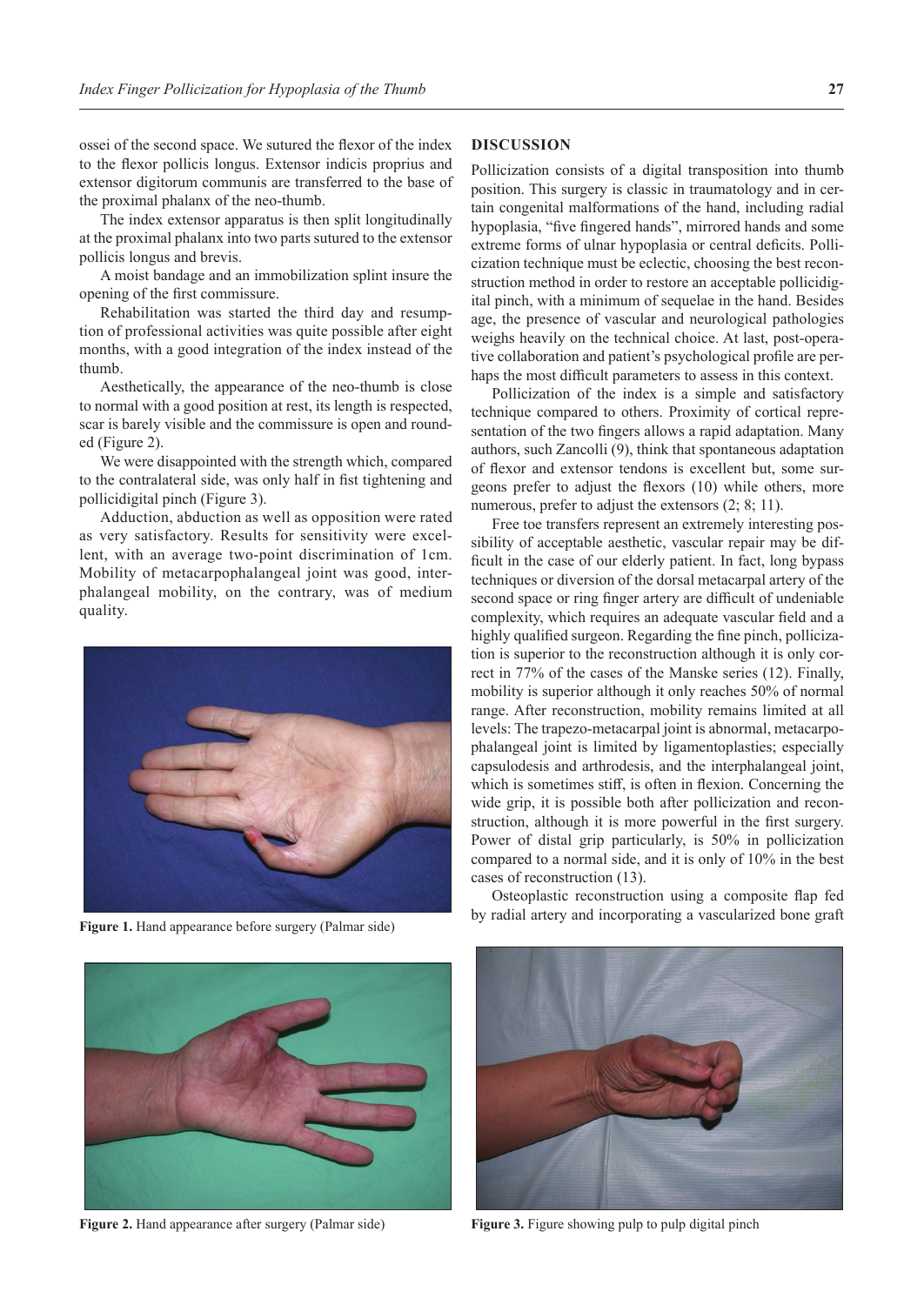from the radius, is a technique with rare indications as it gives a thumb of limited mobility. Aesthetic aspect, meanwhile, remains unattractive because of the thickness of soft tissues, presence of hair and absence of nail as well as the antebrachial scar ransom (14).

Pollicization was for us a technique of choice, incision must allow:

- 1. A good vision of anatomical elements to be dissected;
- 2. A limited dorsal residual scar (on the so-called "social" part of the hand because it is exposed to eyes).
- 3. A first commissure forming a fold and not an angle.

Several types of incisions have been proposed: Littler (2), Buck-Gramcko (8), Zancolli (9), Blauth (15), Malek and Grossman (16), Manske et al. (17) and finally Lister (18). Different attitudes have been described regarding the arrangement of muscles and tendons (19). It depended on clinical examination in each case.

We performed two circumferential incisions around the thumb and the index, and we didn't get circumferential retraction nor trophic disorders.

Vascularization and venous drainage of the neo-thumb is a priority, in order to avoid trophic disorders (thumb silhouette). The index is dissected on its two pedicles (artery, vein and nerve), the dorsal veins of the index were intact during the dissection of M1.

Suture techniques of the flexor pollicis longus tendon are identical to those used for long fingers. A flexor tendon can be diverted to restore the flexion of the inter-phalangeal joint of the thumb or the opposition when thenarian muscles are destroyed. It is preferable not to use the flexor digitorum profundus because of the risk of the Verdan's quadriga, with loss of the flexion of the distal inter-phalangeal joints of long fingers or at least loss of the independence of the thumb. The flexor digitorum superficialis, on the other hand, has anatomical independence. When used as a flexor of the thumb, its length (variable depending on the section level) usually allows distal exteriorization, according to Litter, with nail fixation (20) and therefore early active mobilization.

Regarding the extensors, some anatomical points deserve to be memorized before repair:

The common extensor tendon to the index finger is transferred to the base of the first phalanx of the neo-thumb. Because of its origin from the fourth extensor compartment, this transfer usually tends to adduct and supine the thumb. Only a change in the transfer course, by creating equivalent of a first compartment, will allow an abductor function. We used it as an adductor in order to increase gripping and clamping force. It is certainly weak but useful and in this case, the surgeon is obliged to accentuate the neo-thumb pronation in order to compensate for the excessive supination, unsightly at rest and not very functional, caused by this transfer.

The extensor indicis proprius can be used either for extension of neo-thumb or for opposition (21). However, it should be known that its muscle strength is very weak. We used it as an adductor without changing the original course from the fourth compartment. A change in the transfer path of the index extensors will cause excessive skin detachment with added incisions and therefor aesthetically damaging

scars. In our case, the abductor pollicis longus, remaining intact on its terminal insertions, was our strong point, for a double transfer of the index extensors to a neo-thumb adductor, helping establish a balance between these agonist and antagonist muscles.

Few authors noted insufficient flexion of the interphalangeal joint of the neo-thumb. Shortening of the flexor digitorum profundus has been proposed with an inherent risk of adhesion (21). Classically, the length of the thumb should be respected. A stiff and long thumb can be curiously embarrassing as we have learned from Morrison's "wrapp around" technique (22).

While overall appearance, mobility, sensitivity and cerebral integration were satisfactory, strength needed to be improved. Our results on strength reaching roughly half of normal are close to those reported in the literature. Lack of force in the neo-thumb pinch led us to use an adductor which did not add much in our opinion. Three possibilities are available for strengthening the neo-thumb muscles: Crossed intrinsic transfer which remains complex (the palmar interosseous of the second space which is inserted into the strap of the middle finger extensor), strengthening by the common extensor tendon to the index finger which is a weak but useful adductor, as mentioned above and musculocutaneous transfer of the abductor digiti minimi.

### **CONCLUSION**

There is no doubt in our mind that pollicization allows to obtain a stable, sensitive and in good position thumb, although imperfect results. Lack of strength in the neo-thumb pinch is a weak point of this technique.

#### **REFERENCES**

- 1. LITTLER JW. The neurovascular pedicle method of digital transposition for reconstruction of the thumb. Plastic and Reconstructive Surgery, 1953, vol. 12, no 5, p. 303-319.
- 2. Littler JW. Principles of reconstructive surgery of the hand. In: Converse JM, editor. Reconstructive plastic surgery. Philadelphia: Saunders Company; 1964. p. 1620–4.
- 3. GOSSET J. La pollicisation de I'index. J. chir, 1949, vol. 65, p. 403-411.
- 4. GOSSET J. et LANGLAIS F. Résultats de la reconstruction du pouce par transposition digitale, dans les mutilations de la main. Monographies du GEM, Paris, Expansion Scientifique Française, 1975.
- 5. Hilgenfelt O. Operative Daumen Ersatz. Stuttgart, Fred. Enke Verlag, 1950.
- 6. LE TAC R. Reconstruction du pouce ddtruit par pollicisation de l'annulaire ou du V e doigt. Mdrn Acad Chir, 1978, vol. 78.
- 7. Brooks D. Reconstruction of the injured hand. In: Wynn Parry CB, editor. Rehabilitation of the hand. 2nd ed., London: Butterworths; 1966. p. 341.
- 8. Buck-Gramcko D. Pollicization of the index finger. Method and results in aplasia and hypoplasia of the thumb. J Bone Joint Surg 1971;53A: 1605–17.